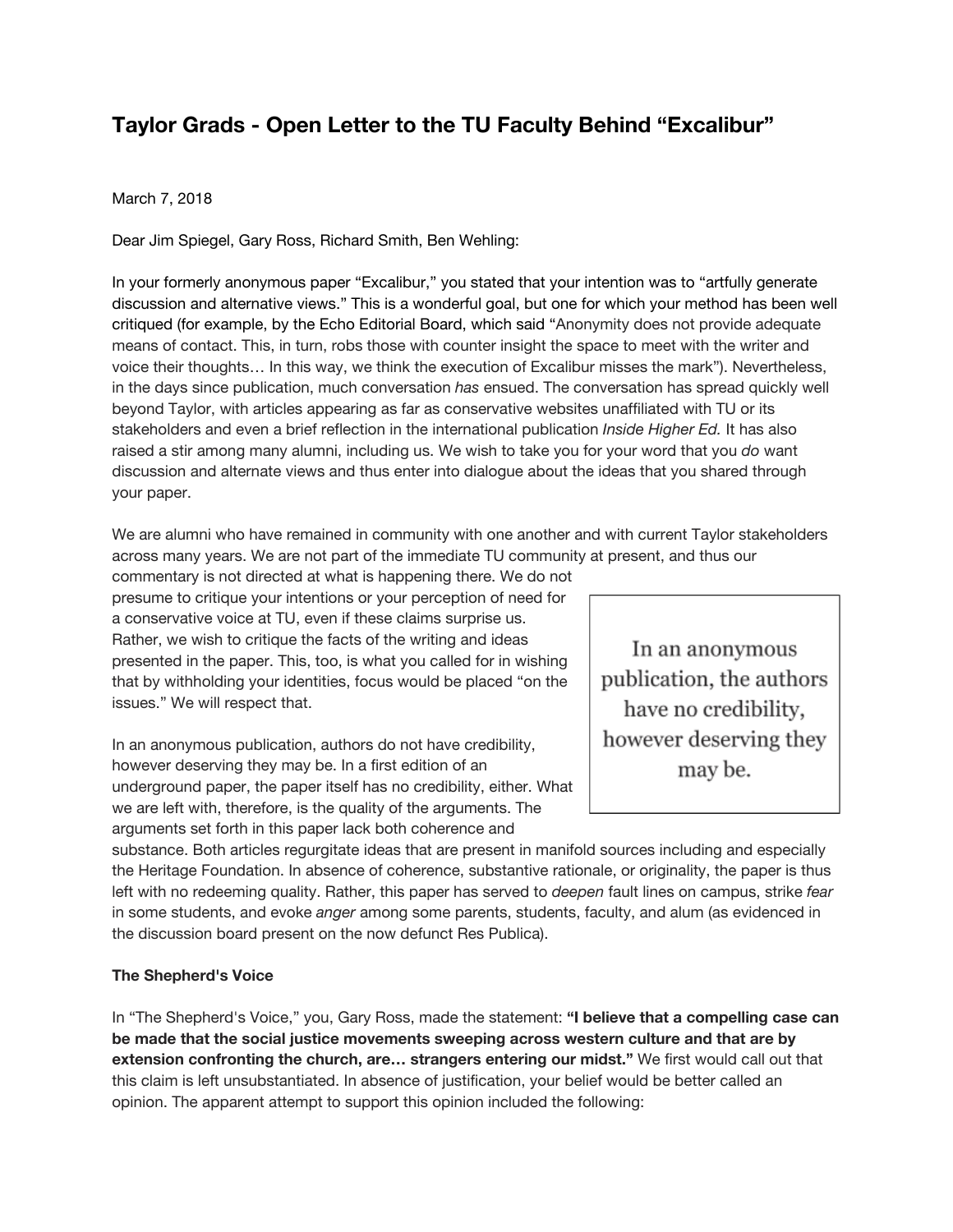- 1. Claiming that social justice is at odds with "the classic Western concept of justice."
- 2. Claiming that social justice has roots in the works of Karl Marx.
- 3. Claiming that social justice will weaken the church's response to contemporary issues.

These arguments are disjointed and are themselves left thoroughly unsupported by evidence or citations (the lone reference being to Molinari, who is simply used to articulate one view of social justice movements in different levels). More seriously still, none of these ideas clearly support the point that they purport to strengthen. How does your conception of social justice make it a "stranger" to the church? You don't say.

Rather, there is a strong emphasis on the "Western" and "American" way of doing things, and an implicit tone that these are the *right* way to do things. In the above quote, your correspondence of "western culture" with "the church" by extension is troubling. Contemporary (and what you call "classic") Western culture and American values are constructs that were *foreign* in the time and life of Jesus. Further, they

Why is "the classic Western concept of justice" your measuring reed, and not the life and message of Christ?

remain foreign today to many in the Church in non-American, non-Westernized parts of the world. So why is "the classic Western concept of justice" your measuring reed, and not the life and message of Christ?

The connection of social justice to Karl Marx appears to serve the purpose of a red herring. Few, if any, proponents of social justice today look to Marx for inspiration. Few, if any, proponents of social justice today stand for murdering, let alone massacring, those with whom we disagree. To suggest that the contemporary American idea of "social justice" is parallel to Marxist genocides is frankly dishonest and overt false equivocation. A stronger

argument would have taken into account how Jesus' extremely egalitarian ministry with repeated emphasis on equity for groups that had been traditionally disenfranchised is not well answered by contemporary social justice movements and how we can and should improve thereupon. That simply didn't happen.

It is true that "social justice" is an ill-defined term. Social justice means different things to different people in different contexts. That does make it difficult to defend in any holistic way. When we ourselves have seen social justice being discussed in our churches and contexts, it has been language used to bring restoration to communities of people who have been unfairly disenfranchised (sometimes for generations). It's been used to discuss how we can support veterans who now find themselves homeless and unable to hold work because of lingering trauma from their wartime experience. It has been used to discuss how we can support and lift up battered women and children in the context of abusive partners. How we can prevent human trafficking. Restore families broken by the opioid epidemic. It is a catch-all for the work of interfaith and secular people as we strive to address systemic issues that plague our world.

Social justice, in short, is often used in a way that is more reminiscent of Jesus than Marx. For us, social justice is an explicit valuation of human life in all of its diversity and struggle well beyond the womb. It is a recognition that justice needn't only be individual, but systemic. And must be. Where it is used to hurt, to commit violence, to oppress, we– and others who support restorative forms of social justice– condemn it. Your mischaracterization of social justice is indicative of either gross ignorance on the topic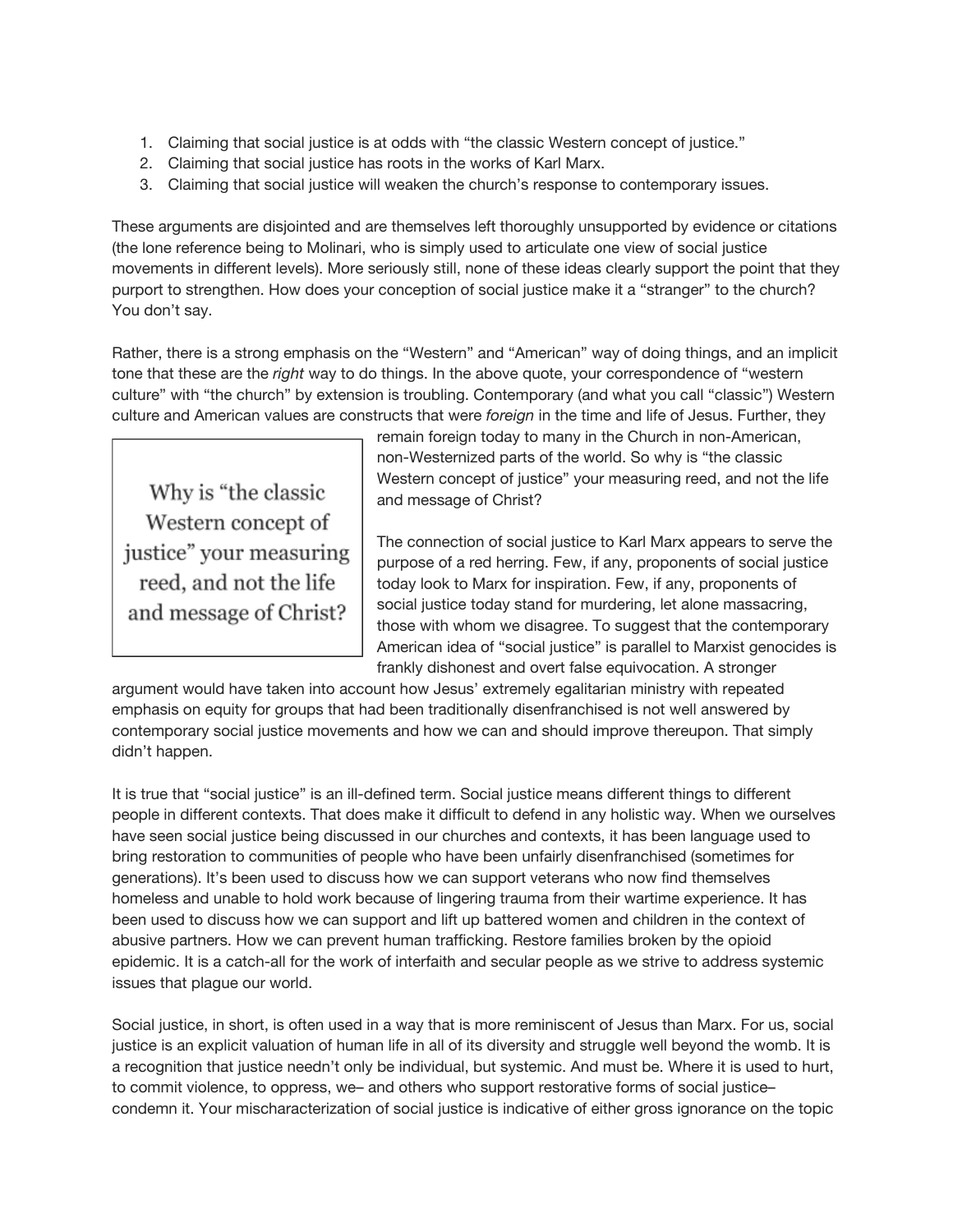or willful deceit in attempt to discredit contemporary social justice movements. As Ravi Zacharias famously said, "Never judge a worldview by its abuse."

## **The Importance of Imago Dei**

In "The Importance of Imago Dei," you, Jim Spiegel, present the first creation account (Genesis 1:1 - 2:2), drawing from 1:27, which states "God created man in his own image, in the image of God he created him." This singular verse is then used as foundation for positions on five major issues stretching from pro-life stance to animal rights (or lack thereof). It is important to recognize that the verse *itself* does not support those positions. Generations of theologians have contributed to the editorializing and usage of this verse to apply to those positions. Indeed, you seem to hint to this reality when you recognize that "Christians are historically divided on certain issues." You list several, but you fail to note that many born-again, Bible-believing Christians today are divided on the very issues you list in the bullets of your article. To gloss over the very real disagreements in the church on these matters is to do disservice to conversation around them.

You conclude with "One who rejects this crucial tenet of Biblical anthropology no longer espouses an essential Christian theology." In this statement, it is unclear if you mean that Christians must believe that we are created in the image of God as essential theology or if you mean that–by extension–we must agree on issues of abortion, euthanasia, duty to the poor and disabled, creationism without evolution, and animals' (lack of) strong rights. In either case, such a strong claim needs support. What makes *that* doctrine essential? According to whom? Jesus makes no such statement and poses no such requirement. Who are you – *who are any of us? –* to declare what is "essential Christian theology?" For that, we believe that the voice of Jesus outranks us all.

### **Benediction and Call**

These challenging times have lead us all to reflect on our Taylor experience; many of us recall growing in our intellectual, spiritual, and social capacity because of powerful dialogue with colleagues and instructors alike that stretched our ideas, and thoughtfully challenged our beliefs. We believe and expect this to be the foundation of a good education, especially in higher ed. Work such as "Excalibur" fails to live up to this tradition not because of the conservative positions you take, but because in word and deed, this paper and its distribution did more to silence than to lend voice. It did more to fester than to heal. It did more to dampen original thinking than to enrich it.

If you are intent in planting your feet in your journey of faith, then we call you to reflect on your mission at TU and as educators, considering how your actions in this paper and otherwise may serve as a stumbling block to students who are continuing to journey toward God's infinite complexity and wonder.

We believe you can do better. We believe in the students, faculty, and mission of Taylor University.

The Church has *always* had fault lines. It always will. That's okay. And more than that, it's exciting. God will always outstrip our theology and our miniscule conceptions. Because of this, the very worst thing we can presume to do is to limit God's complex glory to trite bullet points, tie God to Western (or any other) culture exclusively, or silence the voices of our sisters and brothers whose experience and relationship with our infinite God have led them to different conclusions than our own. We are standing in solidarity with all those at TU today who are openly discussing these and other issues, who are listening and trying to understand one another, and who continue to submit their limited conceptions of God back to God.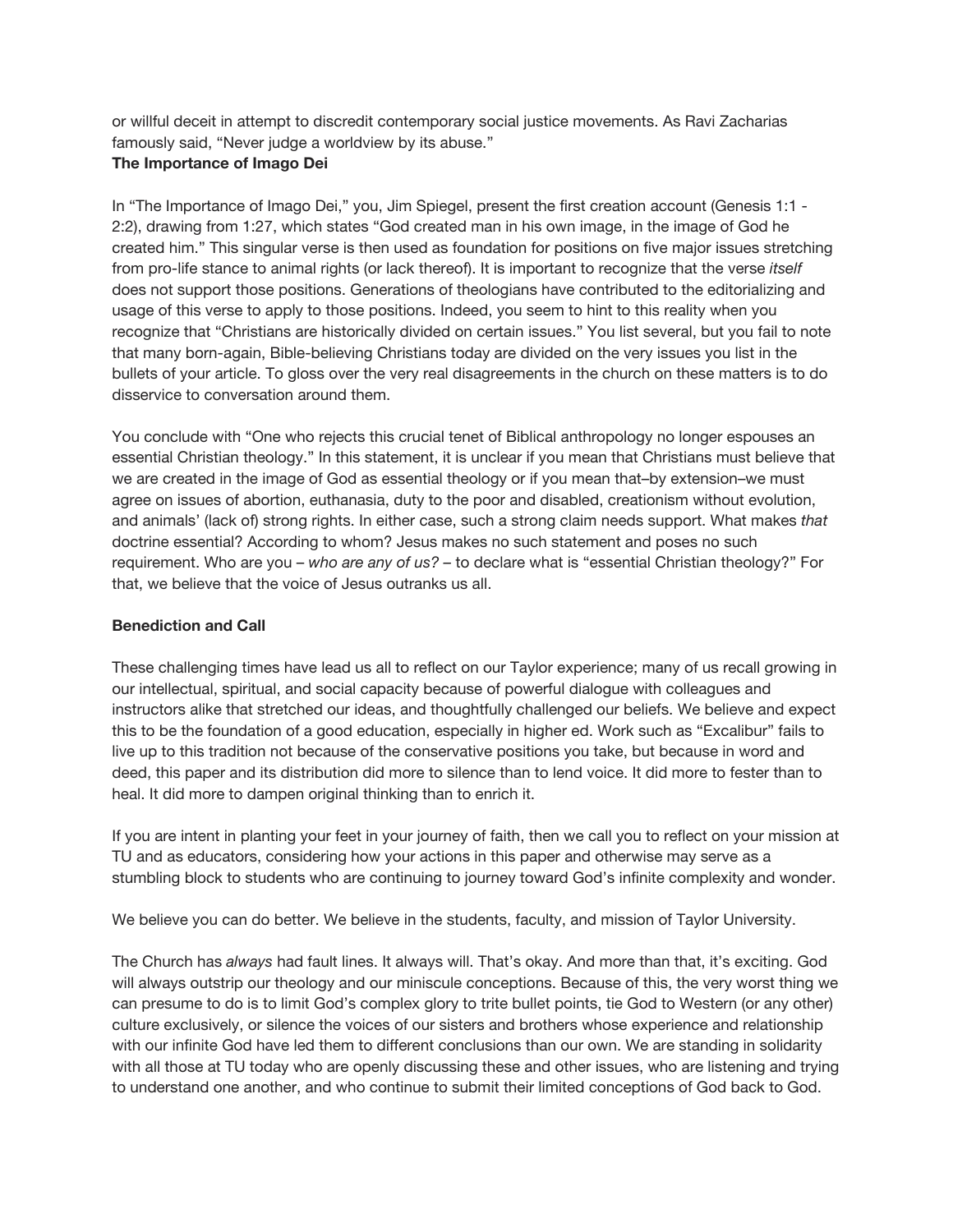We call you, Jim Spiegel, Gary Ross, Richard Smith, and Ben Wehling to reflect and embody your commitment to the mission of Taylor University and fulfill your roles as stewards to the young minds and hearts seeking this institution. We call you to use your voice, including that of Excalibur if you continue to publish it, and to genuinely facilitate thoughtful dialogue. We call you to engage with students and colleagues, and shift from an emphasis on debate to an emphasis on progressive discussion that encourages growth in and a hunger for Truth.

We encourage you to meaningfully engage with those that are disabled, of lower income, of different ethnicity, and LGBTQ, and to be more willing to listen to those who take a more progressive stance on difficult or controversial subjects. We found many of your claims about these groups inconsistent with their reality. For example, Jim Spiegel, where you suggest that disabled people need "protection" (from whom? able-bodied Christians?), the reality is that most disabled folks simply want to be respected and included and find the notion of needing "protection and care" frankly derogatory. If you had consulted the disabled community, this point would have been resoundingly clear before you wrote.

We encourage you to meaningfully engage with those that are disabled, lower income, of different ethnicity, and LGBTQ...

Listening, reflecting, and seeking all require being vulnerable and admitting that we don't have all the answers. They require willingness to let go of conclusions to return to experience with God and creation. It is in such moments that faith is renewed, as articulated by the Biblical Moses and Elijah and Paul and Mary Magdalene and the contemporary Christians C.S. Lewis, Madeleine L'Engle and Annie Dillard among so many others. We trust that in so doing, you will be able to contribute to a powerful "Taylor Experience" like many of us fondly remember.

With hope and faith in the tireless Taylor community,

Eric J. Moore - Class of 2006 Holly Davis Daly - Class of 2003 Ethan Daly - Class of 2004 Brian Ramsay - Class of 2005 Michelle Martini - Class of 2008 Joanna (LaForge) Burress - Class of 2006 Brady Schaar - Class of 2012, MAHE 2014 Richie Terry - Class of 2013 Kenna Howat - Class of 2012 Nathan Sturgis - Class of 2014 Isaac Pellerin - Class of 2004 Matt Anderson Class of 2012 Emily Cobb - Class of 2008 Adam Musters - Class of 2003 Jennica Stevens - Class of 2011 Wesley English - Class of 2004

Jeff Neiman - Class of 2012 Joe Cicero - Class of 2002 Maria Baptista English - 2006 Leana Tank - Class of 2004 Theresa Conner Board - Class of 1995 Michelle (Gettman) Brannon - Class of 2000 Benjamin Toll - Class of 2006 Staci Lowell - Class of 1995 Nathan Palmer - Class of 2015 Aurelia (Fisher) Kessler - Class of 2003 Anna Perkins - Class of 2009 Lisa Sweeney Taylor - Class of 2000 Crystal Pollock Smith - Class of 2007 Geoffrey Taylor - Class of 2002 Hannah (Schaefer) Evans - Class of 2017 Diana Meakem - Class of 2014